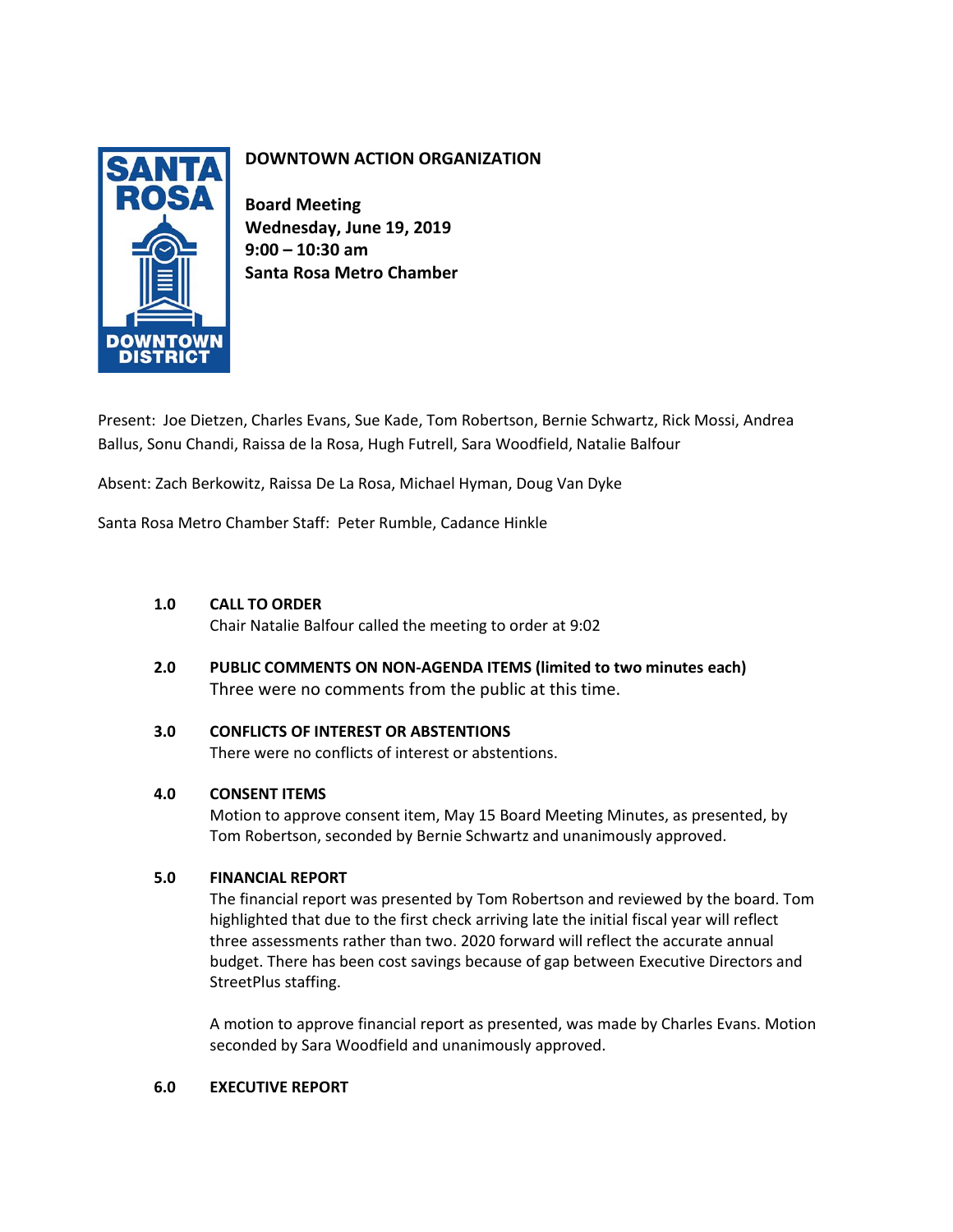Cadance provided an update on her work, letting the board know that she'd be sending out new calendar requests for future meetings. She encouraged everyone to save the date for the Downtown Subcommittee Meeting on July 10 at 1pm, when the Portland Loo and Asawa Fountain will be discussed. Newsletters will be distributed to downtown businesses. Petitions against the Portland Loo are also circulating.

StreetPlus has a new staff member, Steve Elmore. William has been let go. She encouraged everyone to direct SteetPlus staffing complaints to her so that there are no lingering issues with staff.

The Pressure Washer should be operational in a few weeks. The city removed all fees associated with the permits and the DAO will be paying \$12.48 per month, plus the cost of water to access a meter at  $5<sup>th</sup>$  and Beaver.

She shared that they are working on the parking validation program in addition to the 6pm roll back. Construction on Lot 10 is on hold until winter as the city reviews options.

A discussion about the 6pm rollback ensued. The board agreed that due to the length of time the 6pm roll back had been with parking staff, it was necessary to bring the issue to council. The board will take further action to form a Parking Committee that will focus on key objectives.

#### **7.0 DAO COMMITTEE UPDATES**

#### **7.1** Marketing Committee

Sonu provided an update on the ad hoc Marketing Committee, which will be meeting again on July 26. The focus will be on new ways to bring locals downtown.

#### **7.2** Design and Improvement Committee

Hugh provided three updates on the design and improvement committee. First, the Asawa Fountain proposal will be discussed at the July 10 Subcommittee meeting.

Second, because the city hasn't been able to provide a response on whether the DAO can do the necessary work in the square, an encroachment permit has been submitted that covers: installation of crepe myrtle trees, movable plant urns, hanging plant baskets from poles, painting of benches, installation of bench dividers and possibly uplighting for crepe myrtle trees, depending on cost. Curt Nichols will put together a bid document covering the entire project. Hugh Futrell Corporation will do pro bono outreach to request bids and the Design and Improvement Committee will select a contractor. As soon as contractor's insurance is provided, encroachment permit will be issued and work can begin. Drawings should be available at the next board meeting.

Third, Hugh reminded everyone that the city has set aside \$200,000 for the art on the north side of the square. They have encouraged the DAO to partner with the Art in Public Places Committee on an Advisory and Selection committee. A discussion ensued about what that process would look like. It was discussed whether finding a private